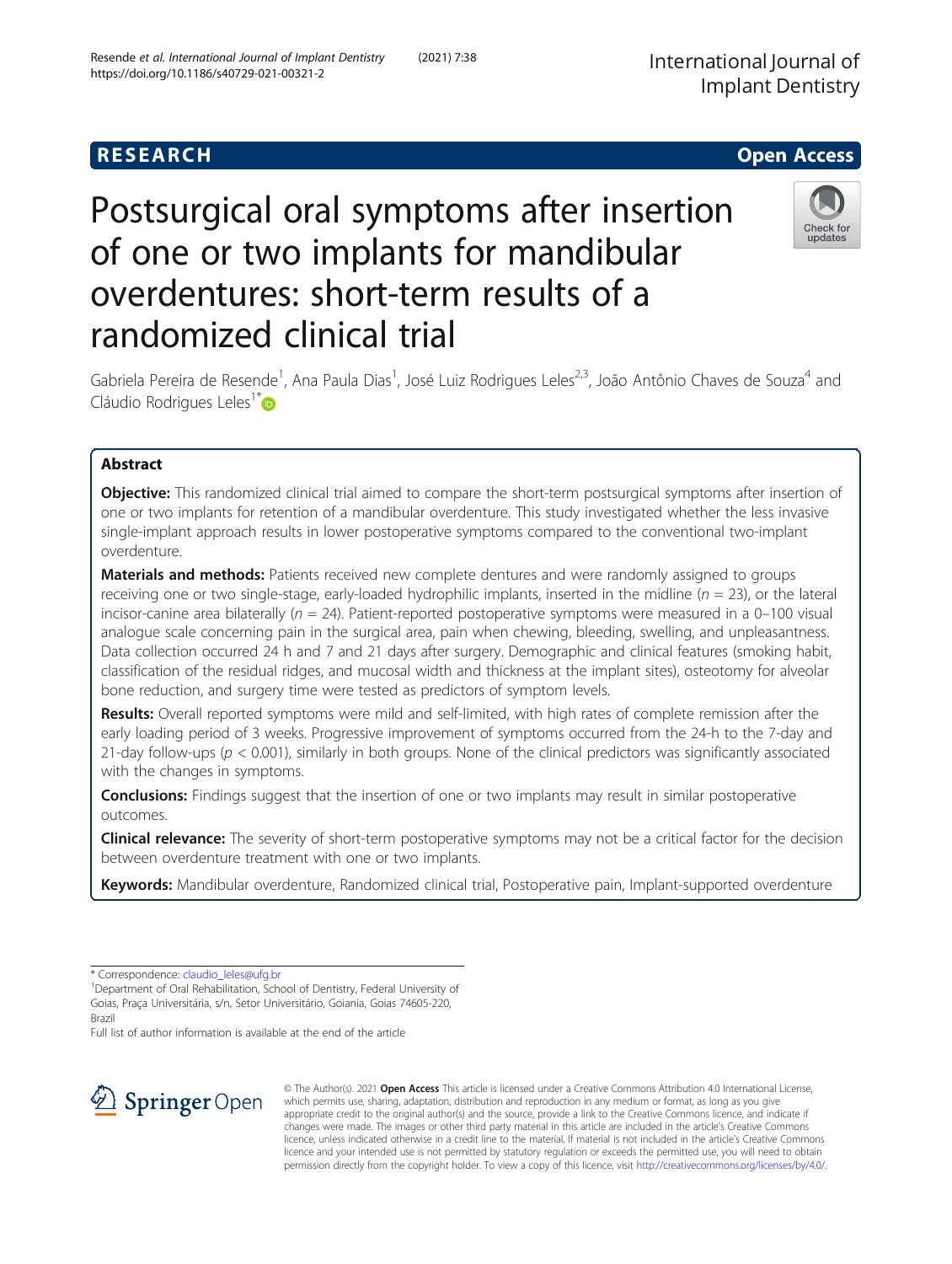## Introduction

There is a widely accepted consensus that a mandibular overdenture retained by two implants is the first implant treatment choice for edentulous subjects, resulting in better chewing function, comfort, and patient satisfaction when compared to the conventional complete denture [\[1\]](#page-8-0). However, previous reports suggest that the use of a single implant also yields successful outcomes comparable to the two-implant overdenture [\[2](#page-8-0)] and is considered a less costly intervention and demanding less invasive surgical procedures.

Since surgical anxiety is one of the main factors influencing patients' refusal of dental implants [[3,](#page-8-0) [4\]](#page-8-0), reducing the number of implants to a minimum and the consequent reduction in costs and patient-perceived burdens related to implant surgery may represent positive aspects that increase patient adherence to treatment. Nevertheless, the hypothesis that the use of a single implant results in a clinically relevant reduction in postsurgical symptoms has not been tested before. Moreover, postoperative pain or discomfort may affect daily activities such as oral hygiene, eating or conversation, and difficulty using a removable prosthesis during the surgical healing period. Therefore, there is a need to assess the impacts of the implant insertion surgery and the associated bone and soft tissue injuries that lead to postoperative inflammation, edema, and pain in the short term [[5](#page-8-0)].

Patient report of postoperative pain after surgical placement of dental implants is considered to be mild to moderate  $[6, 7]$  $[6, 7]$  $[6, 7]$  with peaks after 6 h  $[8]$  $[8]$ , and may withstand for up to 3 days after surgery [[9\]](#page-8-0). Postoperative symptoms can be controlled using analgesic and antiinflammatory drugs, proper oral hygiene, physical therapy, rest, and minimizing trauma to the tissue healing area [\[10\]](#page-8-0). Postoperative pain is also markedly influenced by the surgical technique and is less intense with minimally invasive or flapless approaches [[8,](#page-8-0) [11,](#page-8-0) [12\]](#page-8-0).

Considering that a single-implant overdenture is assumed to be less extensive and invasive than a 2-implant overdenture, we hypothesized that it could be associated with reduced tissue manipulation, shorter surgical time, and lower incidence and severity of postoperative bleeding, pain, and discomfort. Hence, this study aimed to compare the short-term patient-reported postsurgical outcomes after implant surgery for treatment with mandibular overdenture retained by one or two implants. The underlying study question is whether 1-IOD surgery results in lower postsurgical symptoms compared to the 2-IOD.

## Methods

## Study design

This study reports the short-term postsurgical symptoms as part of a randomized clinical trial comparing the treatment with mandibular overdentures retained by a single (1-IOD group) or two implants (2-IOD group) opposing to a conventional maxillary complete denture. The study protocol was previously registered (NCT03691285) and approved by the local ethical research committee (CAEE 65240617.5.0000.5083). A detailed description of the randomized clinical trial is previously published [[13](#page-8-0)], which includes the 1-year results of comparative changes in oral health-related quality of life, patient satisfaction, and chewing function. All patient treatments and data collection were conducted at the School of Dentistry of the Federal University of Goias, Brazil.

## Participants

Participants were fully edentulous subjects needing replacement of old complete dentures and implant intervention for retention of the mandibular denture. Eligibility criteria included favorable general health and sufficient bone dimensions for placement of an implant at least 8-mm length in the potential implant sites (midline and canine regions), assessed using a panoramic radiograph. The exclusion criteria comprised any general or local contra-indication for implant treatment, presence of oral conditions that demand additional treatments, subjects with significant cognitive decline, and those who disagreed to be randomly assigned to one of the two study groups. Subjects who did not meet the inclusion and exclusion criteria were referred for appropriate treatment in other clinical settings of the dental school. The study sample size was calculated within the context of the main study [[13](#page-8-0)] and comprised 48 participants, 24 in each group.

After complete denture treatment, participants were randomly assigned to the study groups (1-IOD and 2- IOD groups) using block randomization and stratification by gender, aiming to reduce allocation bias and to achieve a balance of participants in the two groups. To avoid selection bias, each participant's assignment group was labeled and concealed in sealed black envelopes, and the group identification was only revealed at the time of the implant surgery.

#### Intervention

A new set of complete dentures was provided to all participants. They were scheduled for implant treatment planning after reporting being adapted to denture use with no major complaints, except the perceived need to improve the mandibular denture retention and stability.

Implant surgery planning included the clinical assessment of the residual alveolar dimensions in the midline and bilateral canine areas and panoramic radiograph for confirmation of sufficient bone height for placement of one or two regular diameter implants with 8-, 10-, or 12-mm length. Preoperative care included verification of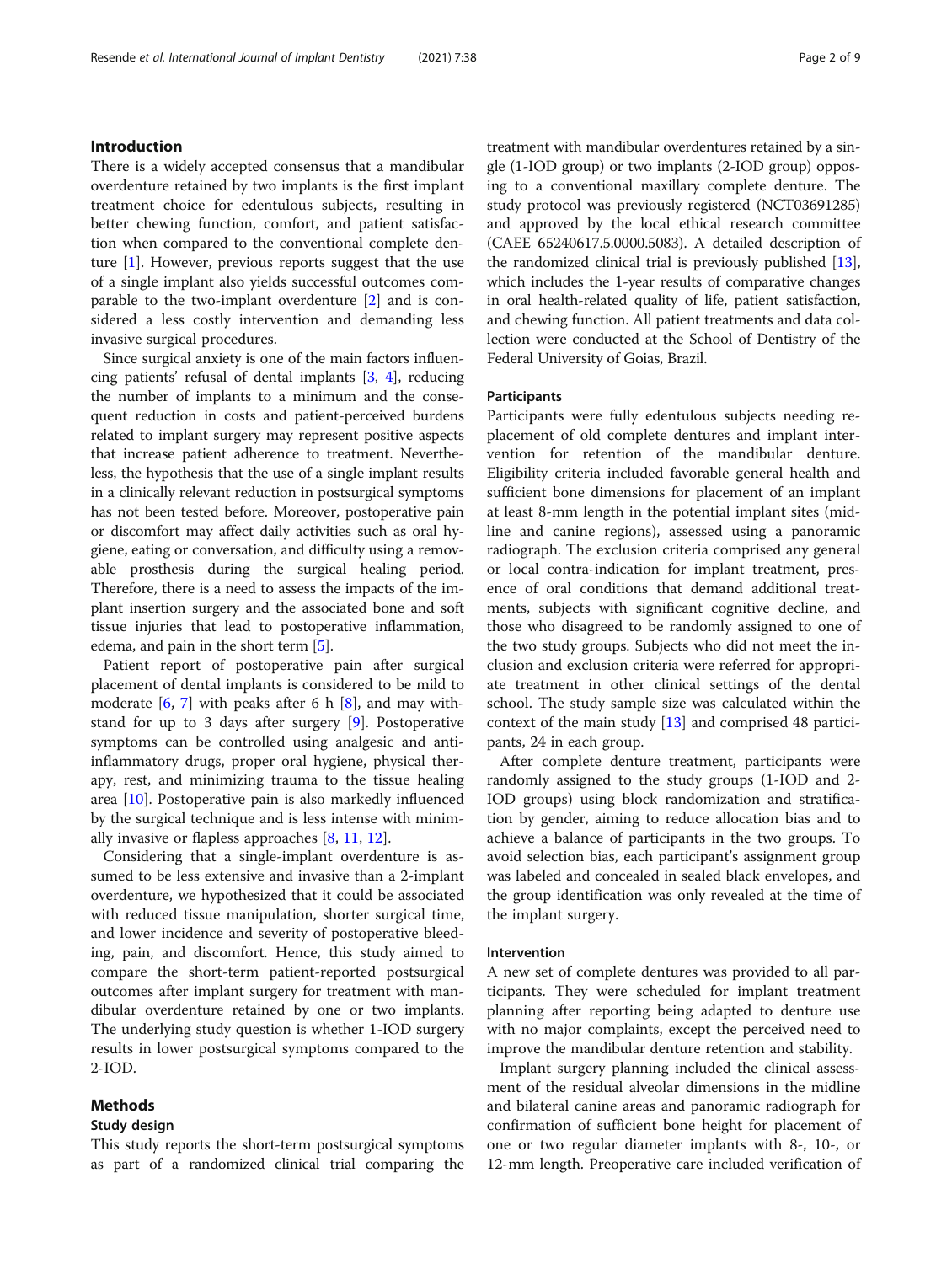vital signs, medication with antibiotic prophylaxis with amoxicillin 2 g or clindamycin 600 mg, paracetamol 750 mg, and dexamethasone 8 mg in cases of alveolar ridge reduction [\[14\]](#page-8-0).

At the time of the surgery, the group assignment for each participant was disclosed to the patient and the surgeon. Implant surgery procedures initiated infiltration anesthesia with articaine hydrochloride with 1:100,000 epinephrine, crestal incision allowing a full-thickness flap elevation to expose the implant site extending between canine regions for the 1-IOD group and immediately beyond the mental foramen bilaterally for the 2-IOD group. When needed, alveolar bone reduction was performed for preparation of the implant site with a straight surgical handpiece and a tungsten drill under sterile saline irrigation. In all cases, a surgical guide was obtained by duplication of the mandibular denture, which served as a reference for correct implant positioning.

Tissue level Straumann® Standard Plus SLActive® regular neck implants (Straumann 033.561S/652S/563S, Institute Straumann AG, Basel, Switzerland) were inserted in the mandible midline (1-IOD group) or the lateral incisor-canine area bilaterally (2-IOD group). Drilling sequence and implant insertion were performed according to the manufacturer's protocol. The final insertion torque was checked with a torque wrench adjusted to 25 N cm. After implant placement and healing abutment connected to the implants, tissues were sutured, and the mandibular denture was relieved and relined with temporary soft relining material (Soft Comfort, Dencril, São Paulo, Brazil). The patient's postoperative care included paracetamol 750 mg in case of pain (every 6 h for up to 3 days), a soft diet, and 0.12% chlorhexidine mouthwash rinse for 1 week. Sutures were removed after 7 days.

## **Outcomes**

#### Postoperative pain and discomfort

After the implant surgery, postoperative pain and discomfort were measured by questionnaires using graduated visual analogue scales (VAS) from 0 to 100 mm. Each participant was asked to rate the value that corresponds to their perception of the following aspects: (1) pain in the surgical area, (2) pain when chewing, (3) bleeding in the surgical area, (4) swelling of the surgical area, and (5) perception of the unpleasantness of the surgery [[15\]](#page-8-0). Data were collected at 24 h and 7 and 21 days after implant placement surgery.

## Independent variables

Data concerning participants' demographic (age and sex) and clinical features were collected. Clinical characteristics included smoking habit, classification of the residual ridges (high well-rounded, knife-edge, flat, depressed) [[16\]](#page-8-0), and prognostic classification scores (Prosthodontic

Diagnostic Criteria) according to the American College of Prosthodontists (ACP) for edentulous patients [\[17](#page-8-0)].

The mucosal width and thickness at the implant sites were evaluated before the surgical procedures to record the keratinized tissue width (KTW) and vertical mucosa thickness (VMT). The KTW was measured by identifying the mucogingival junction at the buccal, lingual, and crestal sites using a calibrated probe and the rolling technique. Measurements were categorized as wide (> 2 mm) or narrow ( $\leq 2$  mm) [\[18](#page-8-0)]. For assessment of the VMT, a #30 K-file (Dentsply Maillefer) was penetrated in the tissue after local anesthesia until touching the bone crest, and the thickness was measured with a ruler to the nearest millimeter [[19](#page-8-0)]. Measurements were also categorized as a thin  $(≤ 2 mm)$  or thick  $(> 2 mm)$  mucosa.

The surgery duration was recorded in minutes, ranging from the local infiltrative anesthesia until tissue suture. The need for osteotomy for alveolar bone reduction was also recorded.

## Data analysis

Descriptive statistics and between-group comparisons were performed to test differences in baseline characteristics of the two groups. Then, we tested the effect of the different follow-up times on the patient's perceived outcomes after surgery in the two overdenture groups. The Shapiro-Wilk test was used for testing the normality of data. Non-normal distribution measurement data were expressed as median (interquartile range) and analyzed by non-parametric comparison tests—Mann-Whitney test for between-group comparisons, and the Wilcoxon signed rank test for within-group comparisons. The effect size for longitudinal comparisons was calculated (ES  $= Z/\sqrt{N}$ .

Since each subject gave multiple responses in a repeated-measures design, the assumption of independence of ratings was violated, due to an idiosyncratic factor that affects all responses from the same subject, thus rendering these different responses inter-dependent (correlated) rather than independent. Therefore, a generalized estimating equations (GEE) regression was performed for each of the postsurgical outcomes, considering the combined subject and time-point variables as the withinsubject variable to identify the repeated measures across the dataset. The gamma with Log-link was selected as the distribution-link function combination for the dependent variables due to the skewed distribution of data. Due to the excessive occurrence of zero values in the outcome variable (zero-inflated data), added a positive constant ( $c =$ 10) to all observations "Y", so that  $Y + c > 0$ , preventing the exclusion of the corresponding case in the analysis. GEE models were also tested considering the remission of symptoms (score  $= 0$ ) for outcome measure, using binary logistic regression. The follow-up period, overdenture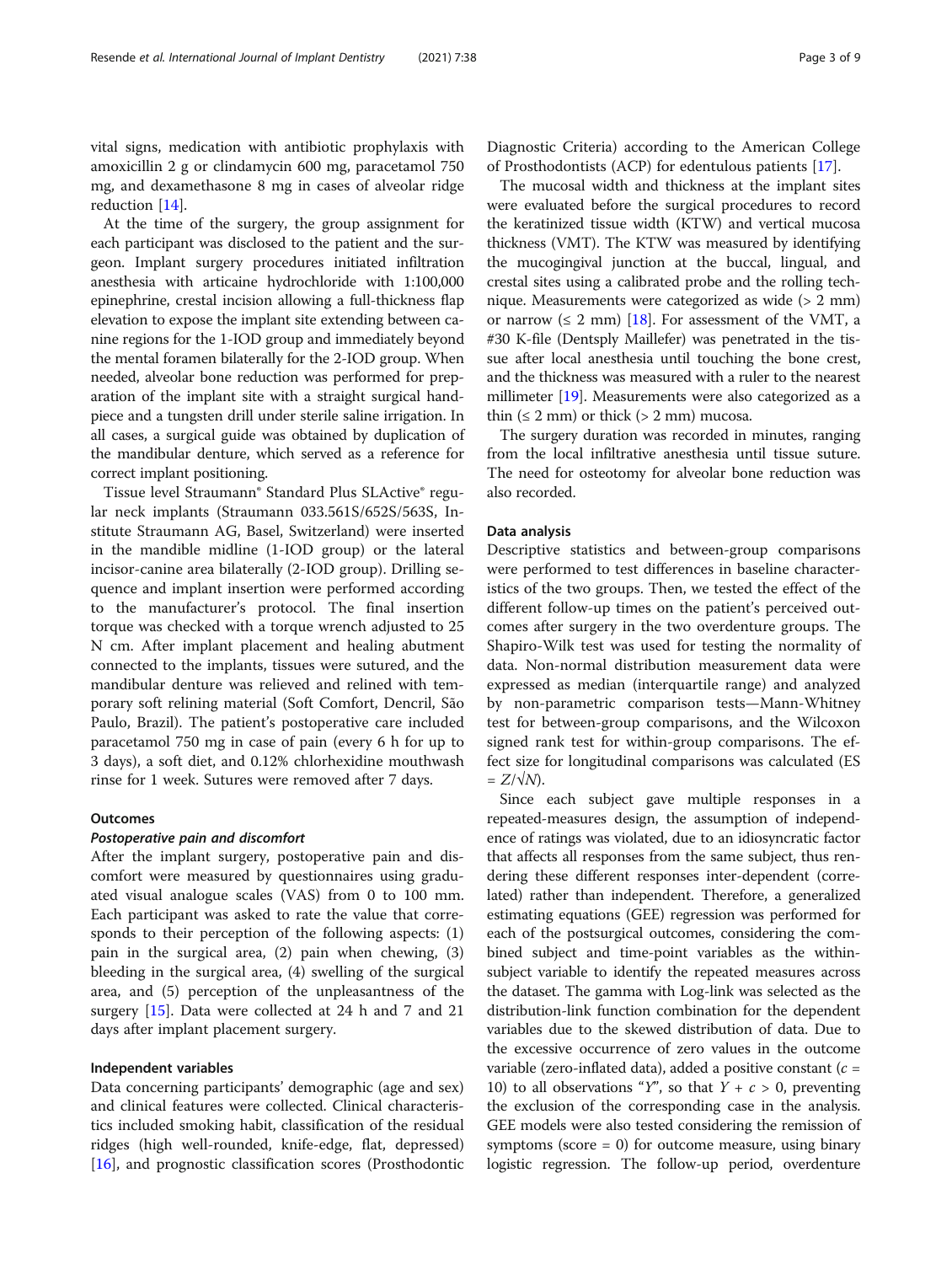group, and clinical features were used as fixed predictor variables in the GEE models. The maximum likelihood estimates were used to calculate the regression parameters, and the Wald statistics were used to test the significance of the model effects. The IBM-SPSS was used for data analysis, and the 0.05 level of significance was considered for statistical inferences.

## Results

The complete participant flowchart is detailed in Fig. 1. This study included 47 participants who were randomized to the study groups:  $1-IOD = 23$ , and  $2-IOD = 24$ subjects. Table [1](#page-4-0) shows that the two groups were similar regarding age, gender, and clinical features. Differences were found only for the width of keratinized tissue in the lingual side (lower for the 1-IOD group;  $p = 0.040$ ) and for the lingual mucosa thickness (lower for the 2- IOD group;  $p = 0.026$ ).

During the follow-up period after implant placement, three participants of the 2-IOD group had early implant failure, one implant failure for each participant, and a new implant was inserted after 3 months. For data analysis, only the first implant surgery and 3-week healing

period were considered for analysis. Implant surgery included osteotomy for alveolar bone reduction in 19 cases (82.6%) of the 1-IOD group and 21 cases (87.5%) of the 2-IOD group ( $p = 0.638$ ). The duration of the surgery was longer for the 2-IOD group  $(1:34 \text{ h } \pm 0:11)$  compared to the 1-IOD group (1:09 h  $\pm$  0:17), representing a mean 26.6% longer time for insertion of the two implants ( $p < 0.001$ ).

Figure [2](#page-5-0) depicts the changes in each of the selected outcomes according to the postsurgical visits and treatment groups. Patient perception of the postsurgical outcomes showed marked progressive improvement for the two groups according to the follow-up periods. Moreover, Table [2](#page-5-0) reveals no between-group differences for all outcomes in the assessed time-points, except for a marginally significant higher reporting of swelling in the 2-IOD group in the first 24 h after implant placement  $(p)$ = 0.045). No difference between the 1- and 2-IOD groups was found for the overall patient scores that encompass the mean value of all perceived surgical outcomes.

Conversely, Table [2](#page-5-0) also shows a significant decrease in scores were observed for the two groups between the

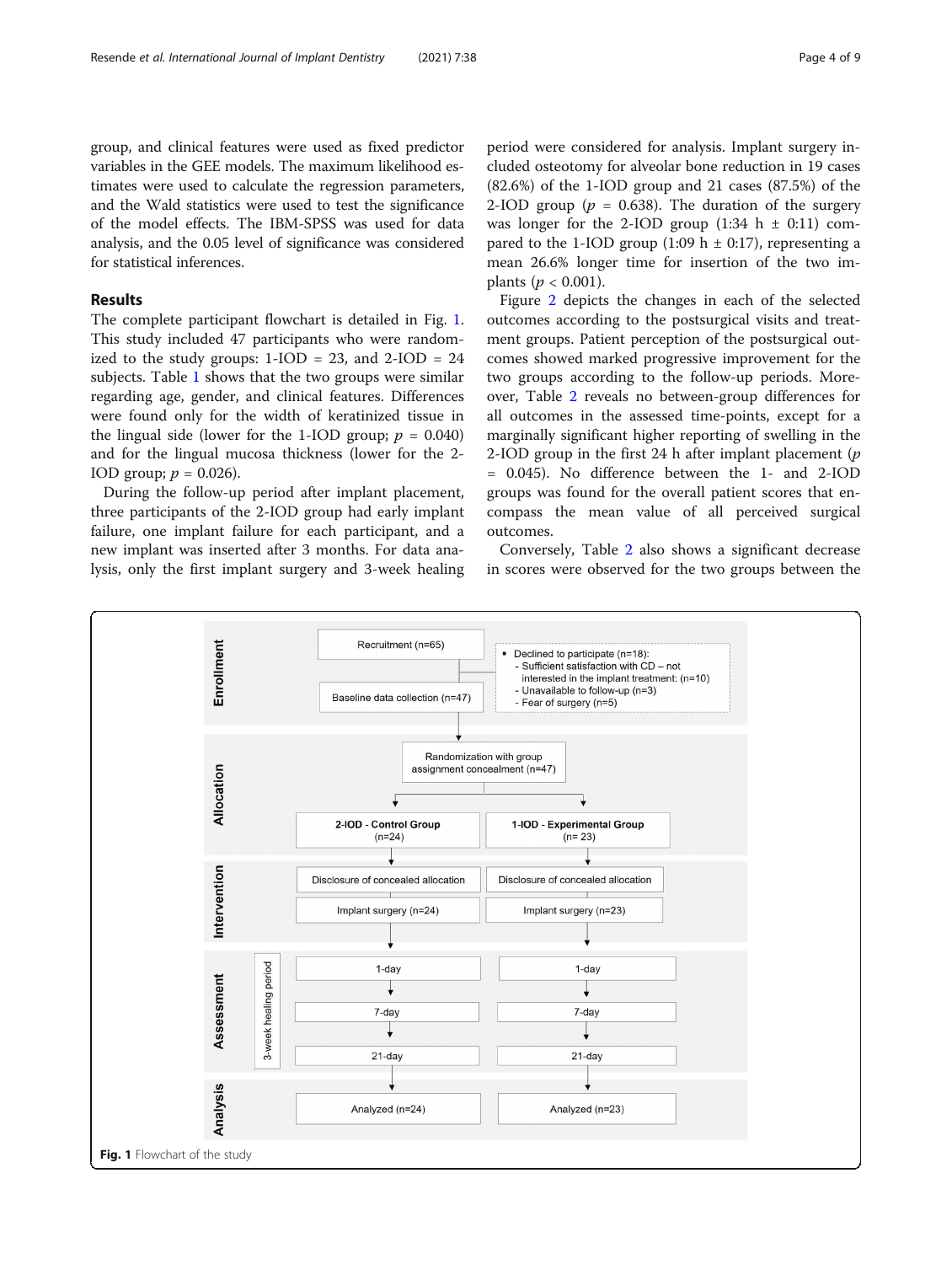|                                                   | Overall $(n = 47)$ | 1-IOD $(n = 23)$ | 2-IOD $(n = 24)$ | p-value |
|---------------------------------------------------|--------------------|------------------|------------------|---------|
| Age in years <sup>a</sup>                         | 65.4 (8.6)         | 66.9 (7.0)       | 64.0 (9.8)       | 0.253   |
| Gender (female)                                   | 35 (74.5)          | 15 (65.2)        | 20 (83.3%)       | 0.154   |
| Diabetes                                          | 18 (38.3)          | 9(39.1)          | 9(37.5)          | 0.908   |
| Smokers and former smokers                        | 28 (59.6)          | 13 (56.5)        | 15 (62.5)        | 0.676   |
| Classification of residual ridge forms            |                    |                  |                  |         |
| Well-rounded                                      | 3(6.4)             | 2(8.7)           | 1(4.2)           | 0.175   |
| Knife-edge                                        | 19 (40.4)          | 6(26.1)          | 13 (54.2)        |         |
| Flat ridge                                        | 8(17.0)            | 6(26.1)          | 2(8.3)           |         |
| Depressed                                         | 17(36.2)           | 9(39.1)          | 8(33.3)          |         |
| Keratinized tissue width (KTW) <sup>a</sup>       |                    |                  |                  |         |
| Buccal                                            | 2.02(1.44)         | 1.76(1.18)       | 2.27(1.65)       | 0.230   |
| Lingual                                           | 1.88(1.33)         | 1.48(1.03)       | 2.27(1.49)       | 0.040   |
| Crestal                                           | 1.85(0.91)         | 1.72(0.89)       | 1.98 (0.94)      | 0.332   |
| Vertical mucosa thickness (VMT) <sup>a</sup>      |                    |                  |                  |         |
| Buccal                                            | 2.20(0.91)         | 2.35(0.93)       | 2.05(0.88)       | 0.271   |
| Lingual                                           | 1.97(1.05)         | 2.30(1.21)       | 1.61(0.72)       | 0.026   |
| Crestal                                           | 2.32(0.86)         | 2.33(0.94)       | 2.31(0.79)       | 0.941   |
| Height of the anterior mandible (mm) <sup>a</sup> | 27.7(3.6)          | 28.3(3.5)        | 27.2(3.6)        | 0.278   |
| PDI classification                                |                    |                  |                  |         |
| $\mathbf{  }$                                     | 2(4.3)             | 2(8.7)           | 0(0)             | 0.275   |
| $\mathop{\rm III}$                                | 40 (85.1)          | 18 (78.3)        | 22 (91.7)        |         |
| $\mathsf{IV}$                                     | 5(10.6)            | 3(13.0)          | 2(8.3)           |         |

<span id="page-4-0"></span>Table 1 Frequency distributions and comparisons of baseline patient characteristics and local clinical features of the study groups

<sup>a</sup>Mean (and standard deviation)

24-h and 7-day follow-ups, and between the 7- and 21 day follow-ups, except for swelling (1- and 2-IOD groups) and bleeding (1-IOD group). For the significant within-group paired comparisons, effect sizes ranged from moderate  $(< 0.3)$  to large  $(< 0.50)$ . The small effect sizes for swelling and bleeding in the 1-IOD group suggest that patients reached a level of no symptoms regarding these aspects in the 7-day follow-up. Consequently, no changes occurred prospectively. These findings suggest that symptoms related to swelling and bleeding were remised earlier in the 1-IOD group.

However, further analysis in Table [3](#page-6-0) using GEE to account for the non-independence of data showed that groups were similar concerning all symptoms and the overall score ( $p > 0.05$ ). Nevertheless, as expected, progressive improvement of symptoms occurred from the 24 h to the 7-day and 21-day follow-ups ( $p < 0.001$ ). Similar results were found for the progression to the complete remission of symptoms concerning the evidence of no difference between groups and progressive improvement in the 7-day and 21-day follow-ups (Table  $4$ ).

Therefore, findings suggest that the progressive resolution of symptoms occurred similarly in the two groups. None of the independent variables listed in Table 1 was

significantly associated with the longitudinal changes in symptoms when included as predictor variables in the tested GEE regression models.

#### **Discussion**

This study compared the incidence and severity of postoperative symptoms after implant surgery for treatment with mandibular overdenture retained by one or two implants. Overall reported symptoms were mild and selflimited, resulting in high rates of complete remission after the early loading period of 3 weeks. Moreover, the hypothesis that the more conservative approach using a single implant and the consequent less extensive surgical access and manipulation and shorter surgery time would result in fewer postsurgical symptoms was not confirmed. Findings from this study corroborate previous studies showing that, similarly to the 2-IOD, the 1-IOD presents low morbidity and few postoperative complications [[8,](#page-8-0) [15\]](#page-8-0).

There is scarce information on the comparative shortterm outcomes in overdenture treatments, especially related to the number of implants. A previous randomized clinical trial by Mundt et al. [[15\]](#page-8-0) compared different loading protocols (immediate versus delayed) for single-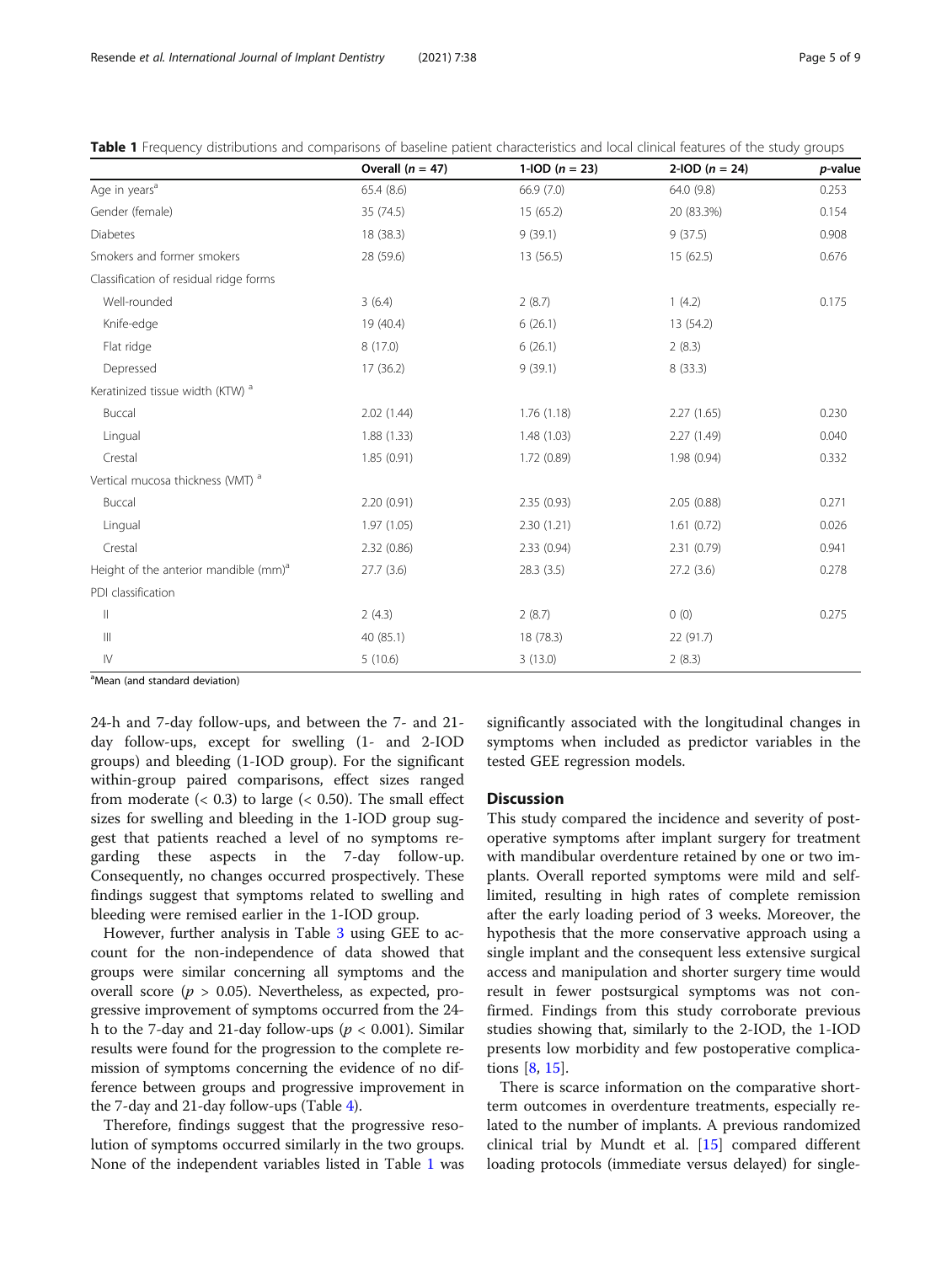<span id="page-5-0"></span>

Table 2 Patient perception of postsurgical outcomes according to the follow-up periods and treatment groups. Data are expressed as median (interquartile) values

| <b>Outcomes</b>           | <b>Groups</b>           | Follow-ups |         |           | $24 h-7 days$        |                          | $7-21$ days           |                          |
|---------------------------|-------------------------|------------|---------|-----------|----------------------|--------------------------|-----------------------|--------------------------|
|                           |                         | 24-h       | 7-day   | $21$ -day | p-value <sup>b</sup> | Effect size <sup>b</sup> | $p$ -value $^{\rm b}$ | Effect size <sup>b</sup> |
| Pain in the surgical area | $1-IOD$                 | 40 (40)    | 20(20)  | 0(10)     | 0.012                | $-0.53$                  | < 0.001               | $-0.74$                  |
|                           | $2$ -IOD                | 50 (65)    | 30(50)  | 5(28)     | 0.001                | $-0.69$                  | 0.002                 | $-0.64$                  |
|                           | $p$ -value <sup>a</sup> | 0.243      | 0.400   | 0.188     |                      |                          |                       |                          |
| Pain when chewing         | $1-IOD$                 | 40 (40)    | 20(20)  | 10(20)    | 0.006                | $-0.57$                  | 0.059                 | $-0.39$                  |
|                           | $2$ -IOD                | 40 (78)    | 20 (50) | 10(20)    | 0.001                | $-0.66$                  | 0.008                 | $-0.54$                  |
|                           | $p$ -value <sup>a</sup> | 0.472      | 0.820   | 0.812     |                      |                          |                       |                          |
| Swelling                  | $1-IOD$                 | 0(10)      | 0(10)   | 0(0)      | 0.020                | $-0.49$                  | 0.439                 | $-0.16$                  |
|                           | $2$ -IOD                | 10(28)     | 0(10)   | 0(0)      | 0.011                | $-0.52$                  | 0.067                 | $-0.37$                  |
|                           | $p$ -value <sup>a</sup> | 0.045      | 0.361   | 0.706     |                      |                          |                       |                          |
| Bleeding                  | $1-IOD$                 | 10(10)     | 0(0)    | 0(0)      | 0.003                | $-0.62$                  | 0.713                 | $-0.08$                  |
|                           | $2$ -IOD                | 10(20)     | 0(8)    | 10(10)    | 0.009                | $-0.54$                  | 0.020                 | $-0.48$                  |
|                           | $p$ -value <sup>a</sup> | 0.669      | 0.320   | 0.307     |                      |                          |                       |                          |
| Unpleasantness            | $1-IOD$                 | 30(40)     | 20(30)  | 10(10)    | 0.008                | $-0.55$                  | 0.098                 | $-0.35$                  |
|                           | $2$ -IOD                | 45 (60)    | 25 (50) | 20(40)    | < 0.001              | $-0.73$                  | 0.033                 | $-0.44$                  |
|                           | $p$ -value <sup>a</sup> | 0.243      | 0.536   | 0.474     |                      |                          |                       |                          |
| Overall score             | $1-IOD$                 | 24(26)     | 14(14)  | 4(16)     | < 0.001              | $-0.76$                  | 0.009                 | $-0.54$                  |
|                           | $2$ -IOD                | 41(37)     | 18 (32) | 8(17.5)   | < 0.001              | $-0.82$                  | 0.001                 | $-0.68$                  |
|                           | $p$ -value <sup>a</sup> | 0.365      | 0.353   | 0.443     |                      |                          |                       |                          |

<sup>a</sup>Mann-Whitney test

b Wilcoxon signed ranks test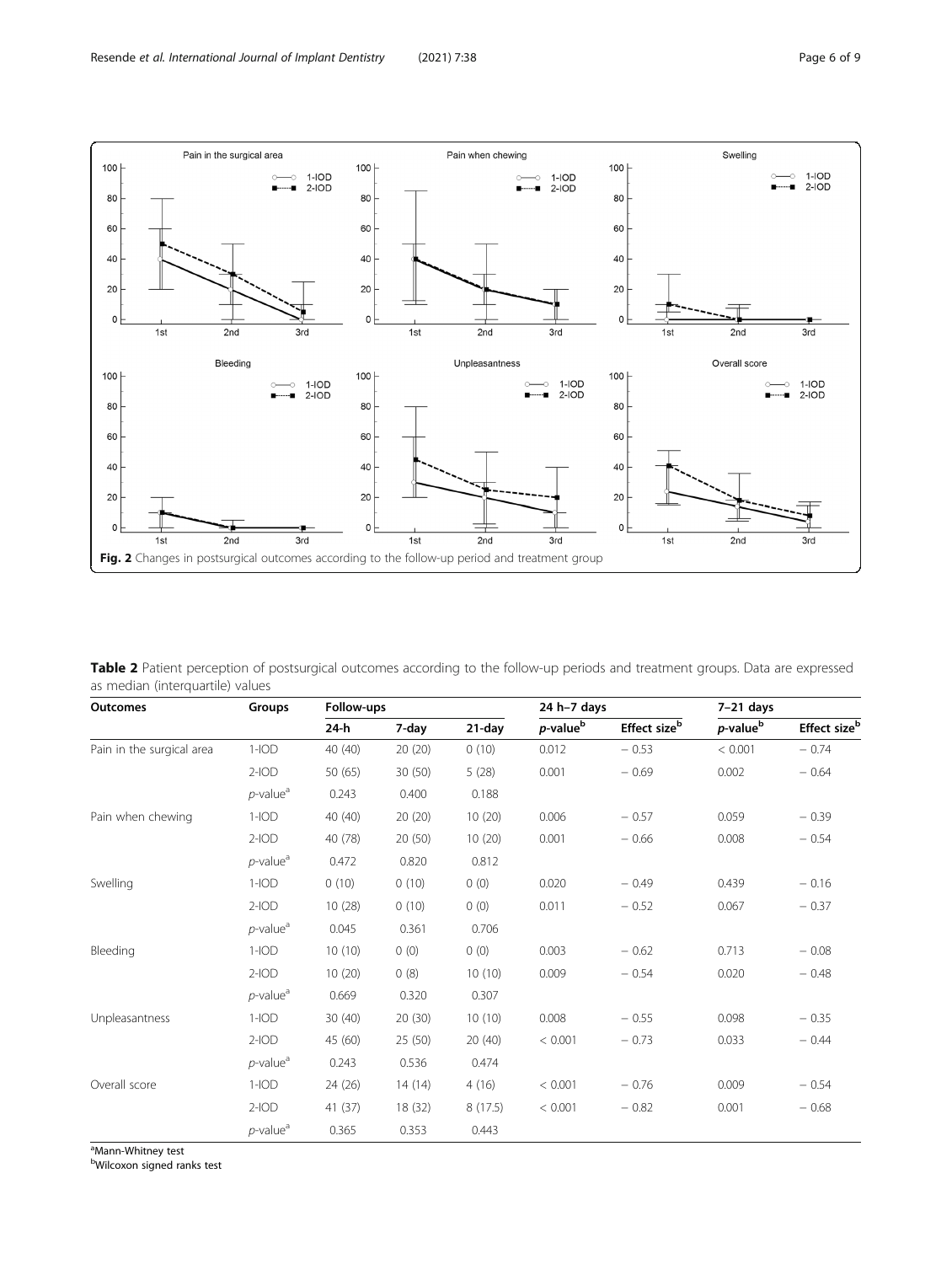| <b>Outcomes</b> |           | Groups Outcomes              |                      |                      |                       |                                   |                  |  |  |
|-----------------|-----------|------------------------------|----------------------|----------------------|-----------------------|-----------------------------------|------------------|--|--|
|                 |           | Pain in the surgical<br>area | Pain when<br>chewing | Swelling             | <b>Bleeding</b>       | Unpleasantness Overall score      |                  |  |  |
| Treatm.         | $1-IOD$   | $\Omega$                     | 0                    |                      | 0                     | $\Omega$                          | $\left( \right)$ |  |  |
| groups          | $2$ -IOD  | 0.235(0.157)                 | 0.107(0.543)         | 0.023(0.902)         | $-0.171(0.340)$       | 0.166(0.321)                      | 0.108(0.443)     |  |  |
| Follow-ups      | $24-h$    | $\Omega$                     | 0                    | 0                    | 0                     | $\Omega$                          | $\Omega$         |  |  |
|                 | 7-day     | $-0.358 \le 0.001$           | $-0.330 \le 0.001$   | $-0.559$ (<<br>0.001 | $-0.693$ (<<br>0.001) | $-0.366 \le 0.001$ $-0.415 \le$   | 0.001)           |  |  |
|                 | $21$ -day | $-1.008 \le 0.001$           | $-0.692 \le 0.001$   | $-0.794$ (<<br>0.001 | $-0.748 <$<br>0.001   | $-0.663 \le 0.001$ ) $-0.777 \le$ | $0.001$ )        |  |  |

<span id="page-6-0"></span>Table 3 Regression estimates for the symptoms outcomes according to the treatment groups and follow-up periods. Data are regression coefficients (and p-values)

implant overdentures and concluded that immediate loading evoked higher postoperative symptoms from the first day and more swelling from the third day after implant surgery than the delayed loading (3-month healing period). Ribeiro et al. [[20\]](#page-8-0) investigated the 1-week postoperative period after inserting 2 or 4 mini-implants or 2 conventional diameter implants. They found that the use of 4 implants was associated with increased perception of pain, irrespective of the use of osteotomy and flapped surgical approach, suggesting that postsurgical pain may be more related to tissue manipulation and damage than the implant size/diameter or the number of inserted implants [\[20\]](#page-8-0). We also found that the number of implants and the frequency of need for osteotomy for the alveolar bone reduction were similar in the two groups and were not associated with the levels of postoperative symptoms. Moreover, the severity of symptoms may be related to the technical quality of the procedures and the proper management of the bone and soft tissues, even if more extensive procedures are performed.

Pain levels after implant insertion usually achieve maximum intensity reported as mild levels from 6 to 24 h after surgery [[6\]](#page-8-0), and some limitations of daily activities and symptoms are expected to occur, particularly during the first 3 postoperative days [\[21](#page-8-0)]. A short-term (1-week) prospective study [[22\]](#page-8-0) showed that patient's anxiety and state of anxiety scores affected pain intensity 1 day after implant insertion and were higher for women and associated with a larger number of implants inserted. Patients with higher pain scores after 1 week were those with higher scores at the previous time points. Another study [[23](#page-8-0)] suggested a significant association between swelling and older patients, the placement of more than four dental implants, and surgeries demanding sinus lift or bone regeneration procedures. Furthermore, Klages et al. [[24](#page-8-0)] suggested that during stressful dental procedures, patients with dental anxiety and pain sensitivity above median levels are especially at risk of overstated pain expectations and dental fear, and high fearful patients with a high level of pain sensitivity were found to predict stronger affective, sensory, and intensive pain [\[24\]](#page-8-0).

Other factors can also influence the postoperative period, related both to the procedure itself and to the patient. Factors inherent to the patient may involve the patient's self-care in the postoperative period, the correct use of the prescribed medication, and psychological factors, such as anxiety [\[9](#page-8-0), [10,](#page-8-0) [25\]](#page-8-0). Postoperative pain is also influenced by the surgical technique and is expected to be less intense with minimal invasive of flapless approaches [[12](#page-8-0)], although there is no sound evidence on the effects of the flapless technique on the occurrence of postoperative infection or marginal bone loss around the implant [\[26](#page-8-0)].

We also investigated the effect of mucosal tissue features on the postsurgical symptoms, considering that the gingival biotype is an essential factor in the formation and maintenance of peri-implant gingival architecture in

**Table 4** Frequency distribution of the remission of symptoms (symptom score  $= 0$ ), and tests of regression models for the treatment groups and follow-up as predictor variables

| Follow-<br>up           | Pain in the surgical area |           |           | Pain when chewing |           | Swelling  |           | <b>Bleeding</b> |           | Unpleasantness |  |
|-------------------------|---------------------------|-----------|-----------|-------------------|-----------|-----------|-----------|-----------------|-----------|----------------|--|
|                         | 1-IOD                     | $2-IOD$   | 1-IOD     | $2-IOD$           | 1-IOD     | $2-IOD$   | $1-IOD$   | $2-IOD$         | 1-IOD     | $2-IOD$        |  |
| 1-day                   | 3(13.0)                   | 2(8.3)    | 4(17.4)   | 5(20.8)           | 13 (56.5) | 6(25.0)   | 1 (47.8)  | 9(37.5)         | 3(13.0)   | 3(12.5)        |  |
| 7-day                   | 5(21.7)                   | 7 (29.2)  | 5(21.7)   | 7 (29.2)          | 17 (73.9) | 14 (58.3) | 20 (87.0) | 18 (75.0)       | 6(26.1)   | 8(33.3)        |  |
| $21$ -day               | 15 (65.2)                 | 12 (50.0) | 11 (47.8) | 1(45.8)           | 21(91.3)  | 21 (87.5) | 22 (95.7) | 24 (100)        | 10 (43.5) | 11 (45.8)      |  |
| $p$ -value <sup>a</sup> | 0.616                     |           | 0.780     |                   | 0.056     |           | 0.427     |                 | 0.762     |                |  |

a Tests of model effects for the difference between groups (1-IOD vs 2-IOD). All p-values for the effects of the follow-up assessments were < 0.001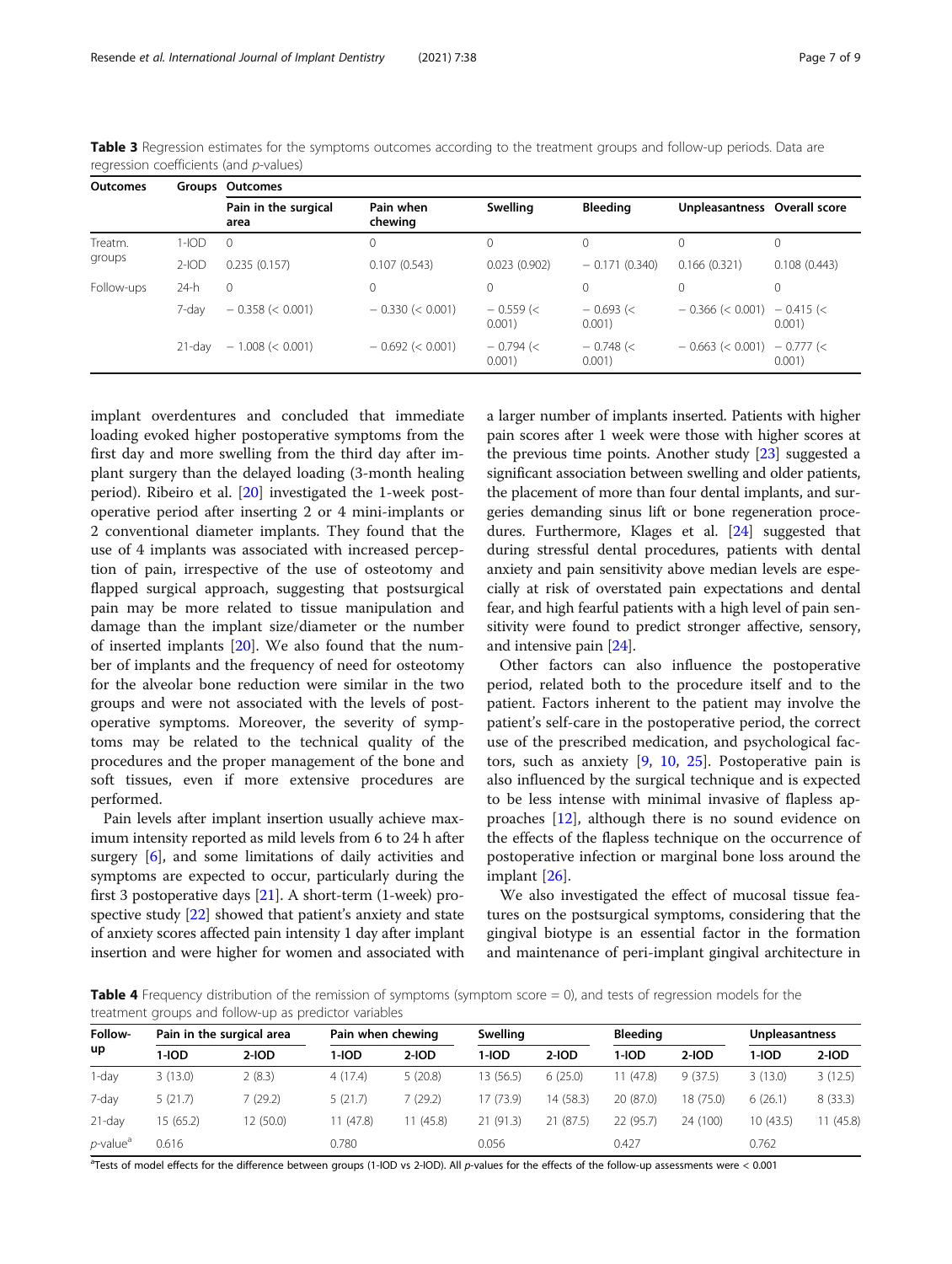the healing period [[27\]](#page-8-0). The differences in the vertical thickness of the mucosa and the width of the keratinized tissue between 1-IOD and 2-IOD groups do not seem to influence the level of postoperative discomfort. Nevertheless, the long-term maintenance of the quality and thickness of the gingival tissues may be essential for the preservation of the crestal bone level with minimal remodeling and prevention of the incidence of periimplantitis [\[19\]](#page-8-0).

This study was based on patient reporting of symptoms, which can have multidimensional aspects influenced by several physiological and psychological features. Hence, the role of other factors such as cognitive, psychological, and emotional aspects may be considered to affect the mechanisms behind postoperative pain following implant surgery, and further studies evaluating their isolated and interplayed influence may be warranted. Other clinical factors assessed in this study were considered to be fairly distributed between groups during the randomization process, such as gender, smoking habits, age, and osteotomy for alveolar bone reduction, and were not found to be determinants of the reporting of symptoms. In addition, although the evolution of symptoms occurs in a continuum, similarly to other studies, we planned the follow-up time points according to the pre-scheduled visits for dressing (24 h), suture removal (7 days), and implant loading (21 days) and not demanding additional visits for the patient for data collection.

Regarding implant surgery outcomes, three implant failures occurred in the 2-IOD group, which were attributed to low primary stability and excessive trauma due to the denture's use during the healing period. However, the failures were detected only during the removal of the healing caps for insertion of the overdenture abutment 3 weeks after implant insertion. They were not associated with higher pain levels by patient reporting. The higher incidence of implant failure in the 2-IOD group could be related to the lateral position of the implants, more prone to higher functional distress than the midline region.

Finally, this study provides additional information on the comparative effectiveness of the 1-IOD compared to the 2-IOD. Although previous studies have shown positive aspects and similar outcomes using both treatment strategies, clinical decisions regarding selecting one treatment over another may rely on comprehensive factors that include patient preferences and expectations, treatment costs, and specific clinical characteristics. Therefore, the option for a single-implant overdenture may be justified by the patient's preference for a treatment that is less invasive, less costly, and easy to maintain over time. The current body of evidence on this topic may guide the decision-making process for the

individual patient and subside clinical practice in various settings, and further research.

## Conclusion

Within the limits of this short-term clinical trial, it was concluded that, although the 1-IOD may be potentially associated with lower surgical time, more conservative bone drilling, and flap extension, it seems not to be significantly advantageous from the patient perspective regarding the level of postsurgical symptoms and may not be a determinant factor in treatment decision-making.

#### Acknowledgements

Not applicable.

#### Authors' contributions

GPdR and JACdS contributed to patient care, data acquisition and analysis, and drafted the manuscript. APD and JLRL contributed to data analysis and interpretation and critically revised the manuscript. CRL received the grant for the funding of the study; contributed to the study conception, design, data analysis, and interpretation; and drafted and critically revised the manuscript. The authors read and approved the final manuscript.

## Funding

This study was supported by the International Team for Implantology (ITI)—grant number 966\_2014.

#### Availability of data and materials

Data are available from the authors upon reasonable request.

#### Declarations

#### Ethics approval and consent to participate

All procedures performed in this study were in accordance with the ethical standards of the institutional and/or national research committee and with the 1964 Helsinki Declaration and its later amendments or comparable ethical standards. Informed consent was obtained from all individual participants included in the study. The study protocol was previously approved by the local ethical research committee (CAEE 65240617.5.0000.5083).

#### Consent for publication

Not applicable

#### Competing interests

The implants and prosthodontic items that were used in this study are supplied by the Straumann Company, which provides funding, expertise, and technical support to the International Team for Implantology Foundation (ITI). Although Dr. Cláudio R. Leles received a grant from ITI to conduct the study, the views expressed in this study are those of the authors and do not reflect the official policy of the ITI Foundation or the Straumann Company. This funding source had no role in the study design and will have no role in data analysis, data interpretation, or the decision to submit results. Gabriela Pereira de Resende, Ana Paula Dias, José Luiz Rodrigues Leles, and João Antônio Chaves de Souza declare that they have no competing interests.

#### Author details

<sup>1</sup>Department of Oral Rehabilitation, School of Dentistry, Federal University of Goias, Praça Universitária, s/n, Setor Universitário, Goiania, Goias 74605-220, Brazil. <sup>2</sup>Private Practice, Goiania, Goias, Brazil. <sup>3</sup>School of Dentistry, Campus Flamboyant, Paulista University, Rodovia BR 153, Km 503, s/n Fazenda, Marginal Botafogo, Goiania, Goias 74845-090, Brazil. <sup>4</sup>Department of Stomatology (Periodontology), School of Dentistry, Federal University of Goias, Praça Universitária, s/n, Setor Universitário, Goiania, Goias 74605-220, Brazil.